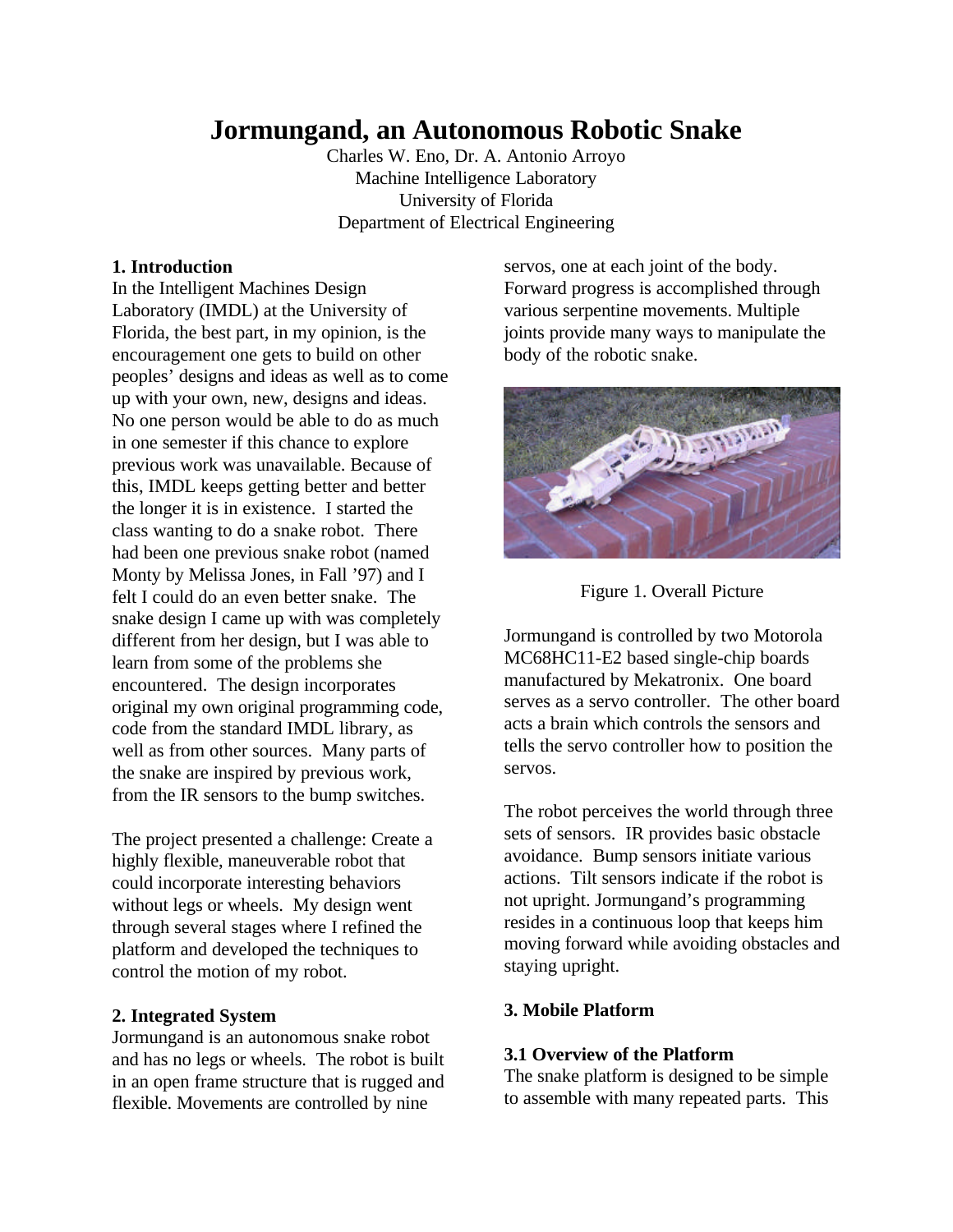is accomplished by each segment of Jormungand being essentially identical. The overall platform was designed to provide the maximum amount of freedom of movement with a minimum amount of complexity. Along with this was the need for an extremely rugged and durable snake to take day to day abuse. (See Figure 1.)

# **3.2 Overall Design**

The final design was realized through several revisions. The original design was to be thin walled aluminum or plastic pipe to form the basis of each segment. This proved to be an awkward arrangement as it was apparent that connecting these segments and allowing them sufficient free movement would be difficult. The tubes would require internal structures to mount servos, batteries and other components such as sensors. This internal structure would be hard to mount components to, and once installed, would be nearly impossible to remove or adjust as needed. The solution is to remove the outer tube and leave the internal structure. This provides easy access to components and allows for easy assembly.

## **3.3 Head and Tail Design**

The head is designed to provide a large platform for the sensors. Both the IR and bump sensors are mounted on the head with plenty of room for other sensors. The tail is similar to the head and has the battery for the computers mounted on it as well as a rattle to warn the outside world when Jormungand is upset. (See Figure 2.)

## **3.4 Processor Segment Design**

The minimum diameter of the snake was dictated by the size of the microprocessor boards. This resulted in a snake 4 inches in diameter. The boards are mounted perpendicularly to the axis of the snake in two special segments. While the design

involving the boards functions well, they would be impossible to replace, in the event of failure. Additionally it is difficult to attach plugs to the headers on the board due to the close spacing involved. (See Figure 3.)



Figure 2. Jormungand's Tail and Rattle



Figure 3. Processor Segments

# **3.5 Joint Design**

The initial design called for each joint to have two degrees of freedom. The final design was a compromise by alternating directions of movement on each segment. This reduced the number of servos needed, an important factor in cost. In addition, the weight in each segment was reduced and allowed the overall snake to be longer.

## **3.6 Construction**

Jormungand is assembled from 1/8" birch plywood. The pieces were drawn in AutoCAD and milled on a T-Tech machine.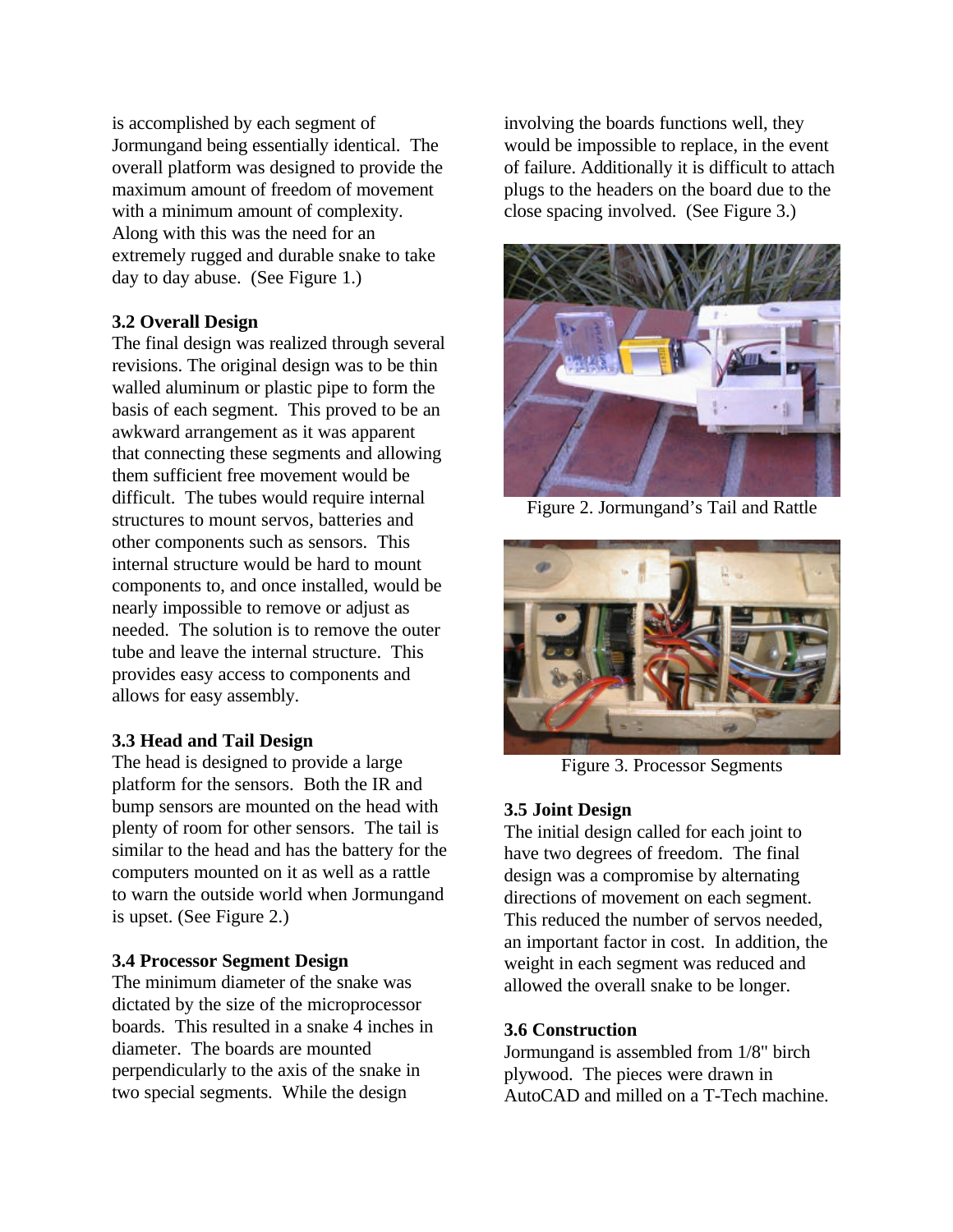Assembly was done initially with wood glue and later with super glue. Super glue is by far easier and faster to use. The only hardware involved were small screws to mount the servos and bolts and lock nuts used for the hinges.

## **4. Actuation**

#### **4.1 Segment Actuation**

Actuation is provided by standard RC-type servos. The servos used were Tower Hobbies' STD TS-53, a 42 oz-in servo that costs \$12. They were chosen for their low cost and have proven reliable. Each segment consists of a body frame and a servo. The servo attaches via a wooden arm to the next segment. Each segment is rotated ninety degrees from the previous and next segments to provide for both up-down and left-right movement. The segments hinge on wooden arms protruding from the previous section. The hinge lines up with the pivot of the servo. The hinges reduce strain on the servo itself and provide for solid connection between segments.

## **4.2 Servo Control**

Servos are attached to a MSCC11 single chip board from Mekatronix. The servos use code written by Drew Bagnell, another MIL student, and a custom serial interface. The servos require fairly strict time dependent signals to operate correctly. This is why a separate servo controller is used. This also freed up program space on the main board for additional movements and behaviors.

## **4.3 Basic Movement**

One of the primary goals for Jormungand is to have him move like a snake. Serpentine movements are interesting and hard to duplicate on a robot. Snakes are much more flexible than a robot. Jormungand's movement is primarily an inch-worm style

movement. He lifts his tail, pulls it forward, sets it down, pushes back and then propagates the "wave" created in his body forward to the front of his body. This pushes him forward at a slow but steady pace. This movement, while not completely serpent-like, is like a scaled up version of how snakes move. To turn, all of the leftright segments bend in the direction desired. This has the effect of guiding the movement in the desired direction. The scales on the snake's stomach maintain traction. These allow the snake to slip forward, but keep him from moving backwards. (See Figure 4.)



Figure 4. Bottom view showing "scales"

## **4.4 Sidewinder Movement**

The sidewinder movement allows the snake to move straight sideways. This is done by lifting the tail, pulling it to the left or right, setting it down and then moving up the body doing the same with the rest of the segments.

#### **5. Sensors**

#### **5.1 Sensor Overview**

The sensor array on Jormungand is small though complete. The current sensor array consists of two IR emitter/detector pairs, three bump sensors, and two tilt sensors. The sensors provide sufficient input for interesting behaviors.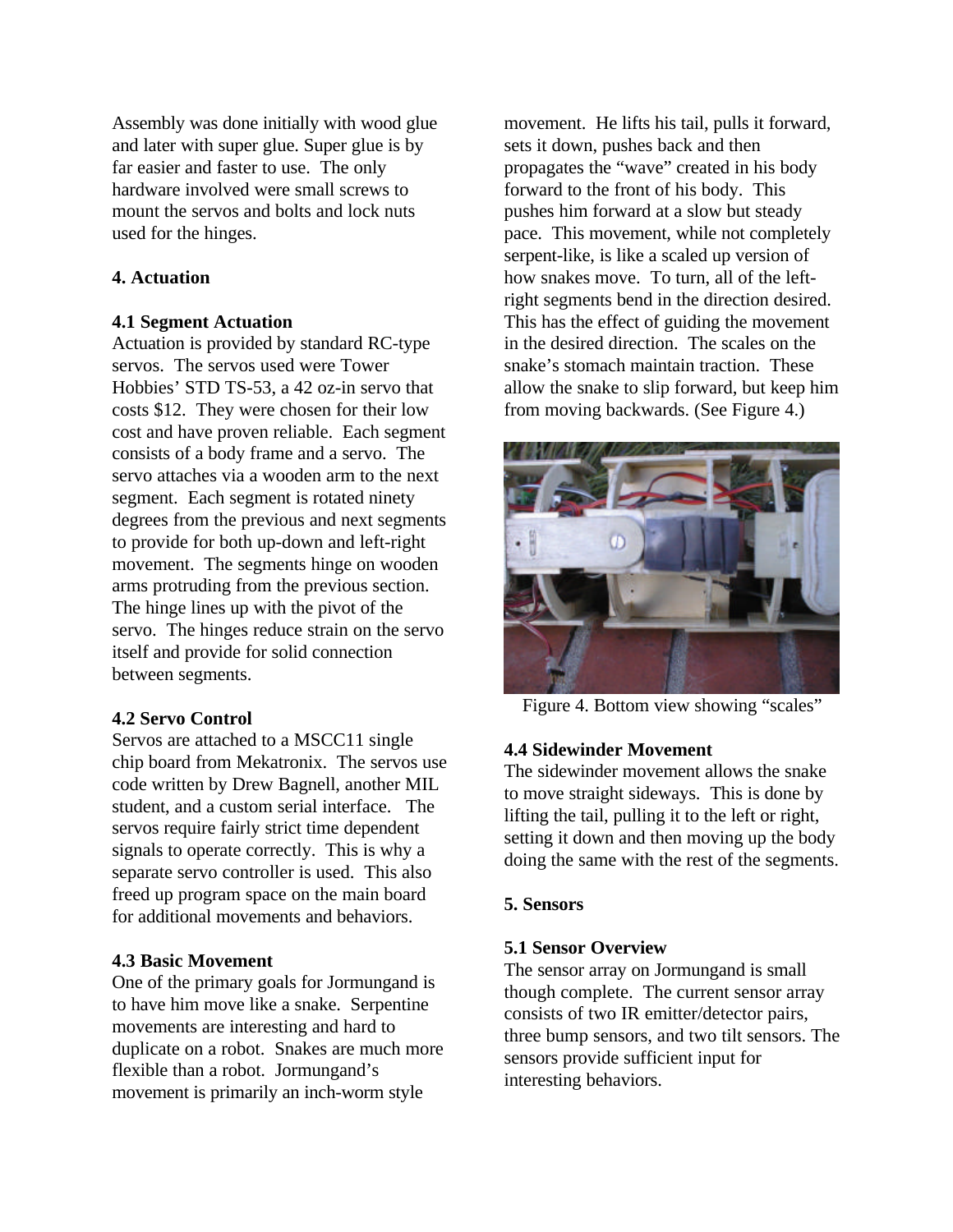# **5.2 IR Sensors**

The IR detector is a Sharp IR detector that has been hacked to provide basic range finding. The emitters are modulated at the 40kHz frequency required for the detectors. The IR detectors serve as eyes for Jormungand. Their range is approximately 2 feet and provides sufficient sensing for the snake to avoid obstacles. They are mounted on either side of the head looking forward and to the side and provide a good field of view. (See Figure 5.)

# **5.3 Bump Sensors**

The bump switches are simple micro push buttons. The nose button causes the snake to become annoyed and rattle his tail. The nose button can be either held down by hand or activated if the snake moves straight into a wall, which occasionally happens. The cheek buttons cause the snake to initiate a sidewinder movement in the opposite direction. The bump switches were wired with a simple pull up scheme to provide the signal to the processor. (See Figure 4.)



Figure 5. IR emitter/detectors and bump switches

## **5.4 Tilt Sensors**

The tilt sensors are mercury switches. They are mounted at an angle inside one of the segments. They are set up so it is possible to tell which side the snake has rolled over on. When the snake tilts over, the mercury in one of the switches slides over onto the two contacts and closes the circuit. The snake

then takes appropriate action. The tilt switches were wired up exactly like the bump switches, with a simple pull up scheme. (See Figure 6.)

# **6. Behaviors**

## **6.1 Behavior Overview**

The goal for the behaviors is to provide an interesting robot. The movement behaviors include an inchworm move as well as a sidewinder move. The additional behaviors are the self-calibration, obstacle avoidance, bump, and tilt-recovery behaviors.



Figure 6. Tilt Sensors

## **6.2 Self-calibration**

When the snake is turned on, the first action is a reading from the left IR sensors. If the snake's left eye is placed a certain distance from a wall, that distance is as close to the wall it get before it wants to turn. If the snake is left out in the open, then as soon it detects a wall it will avoid it.

## **6.3 Obstacle Avoidance**

The snake will avoid walls it sees with the IR sensors. As soon as the snake detects a wall it turns away. Then on the next check the snake will turn back if it no longer sees a wall, but at a rate 2/3rds that of the turning away. This minimizes the amount of jerking movement as the snake avoids obstacles. If there are walls on either side, the snake will